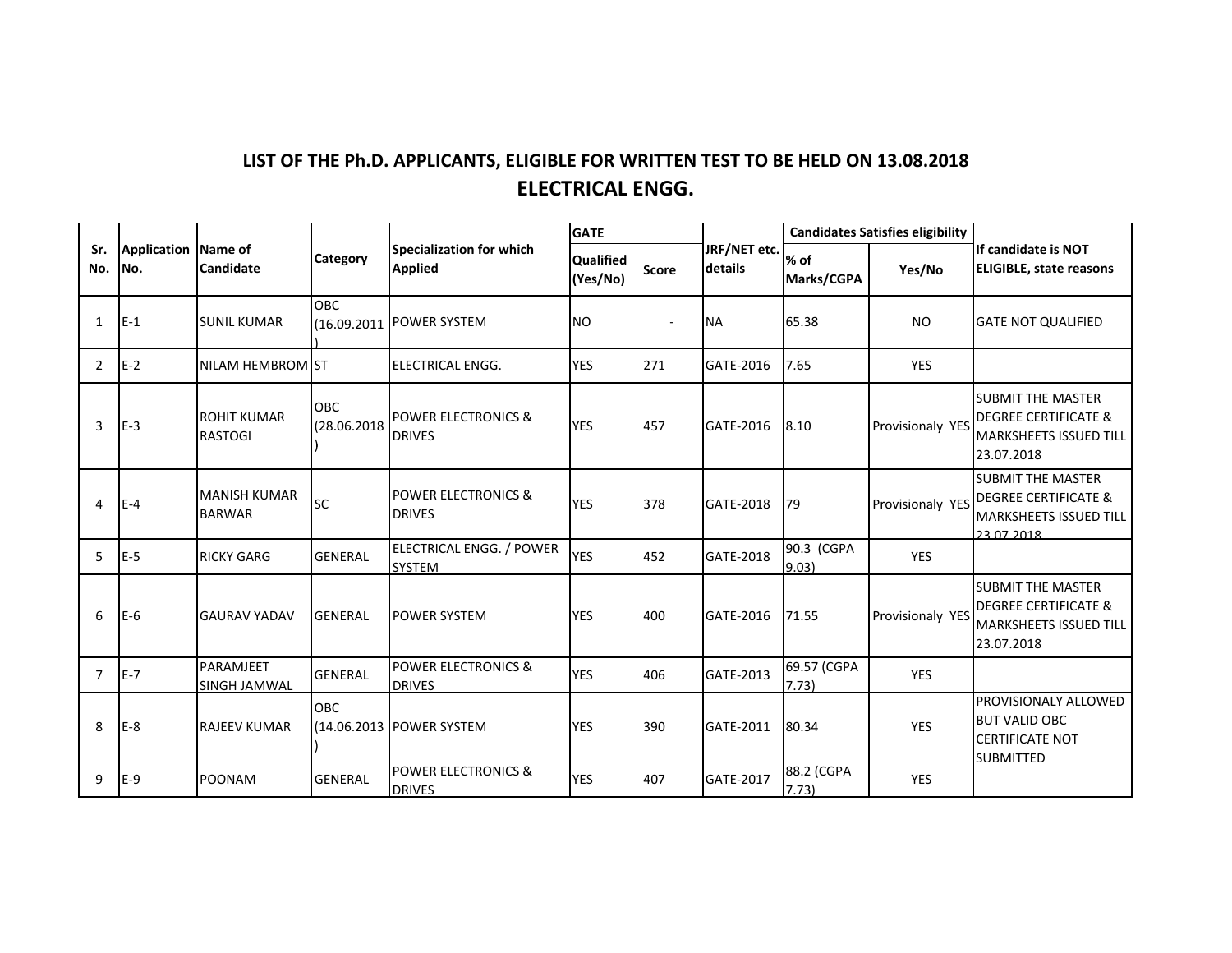| 10 | $E-10$ | SOURADEEP<br><b>JOARDAR</b>               | <b>GENERAL</b>                   | ICONTROL SYSTEM                                                                    | <b>YES</b> | 403                      | GATE-2015 | 89.7 (CGPA<br>8.97) | <b>YES</b>       |                                                                                                            |
|----|--------|-------------------------------------------|----------------------------------|------------------------------------------------------------------------------------|------------|--------------------------|-----------|---------------------|------------------|------------------------------------------------------------------------------------------------------------|
| 11 | $E-11$ | <b>SANJAY KUMAR</b>                       | <b>GENERAL</b>                   | <b>POWER SYSTEM</b>                                                                | <b>YES</b> | 577                      | GATE-2016 | 9.306               | YES              |                                                                                                            |
| 12 | $E-12$ | <b>SRIKANTH</b><br>MANDARAPU              | <b>GENERAL</b>                   | <b>POWER ELECTRONICS &amp;</b><br><b>DRIVES</b>                                    | <b>YES</b> | 359                      | GATE-2017 | 8.77                | <b>YES</b>       |                                                                                                            |
| 13 | $E-13$ | IRINKU DHIMAN                             | <b>OBC</b>                       | (21.10.2017 POWER SYSTEM                                                           | <b>NO</b>  |                          |           | 73.23               | <b>NO</b>        | GATE SCORE CARD NA,<br>OBC CERTIFICATE NOT<br><b>UPDATED</b>                                               |
| 14 | $E-14$ | <b>RUCHI SHARMA</b>                       | <b>GENERAL</b>                   | <b>ELECTRICAL ENGG.</b>                                                            | <b>NO</b>  |                          |           | 67.67               | <b>NO</b>        | <b>GATE SCORE CARD -NA</b>                                                                                 |
| 15 | $E-15$ | <b>ABHISHEK KUMAR</b><br><b>SINGH</b>     | <b>GENERAL</b>                   | <b>POWER SYSTEM</b>                                                                | <b>NO</b>  |                          |           | 7.54                | NO.              | <b>GATE SCORE CARD -NA</b>                                                                                 |
| 16 | $E-16$ | MEKAPATI<br><b>SURESH REDDY</b>           | <b>GENERAL</b>                   | <b>POWER SYSTEM</b>                                                                | <b>YES</b> | 320                      | GATE-2013 | 9.35                | <b>YES</b>       |                                                                                                            |
| 17 | $E-17$ | <b>NIRBHAY KUMAR</b><br><b>CHATURVEDI</b> | GENERAL                          | <b>CONTROL SYSTEM</b>                                                              | <b>YES</b> | 478                      | GATE-2015 | 8.44                | <b>YES</b>       |                                                                                                            |
| 18 | $E-18$ | <b>UMESH BABOO</b>                        | OBC<br>(25.01.2018               | <b>POWER ELECTRONICS &amp;</b><br><b>DRIVES</b>                                    | <b>YES</b> | 530                      | GATE-2017 | 77.67               | Provisionaly YES | <b>SUBMIT THE MASTER</b><br><b>DEGREE CERTIFICATE &amp;</b><br><b>MARKSHEETS ISSUED TILL</b><br>23.07.2018 |
| 19 | $E-19$ | <b>NITISH KUMAR</b>                       | <b>OBC</b><br>(26.06.2018 DRIVES | <b>POWER ELECTRONICS &amp;</b>                                                     | <b>YES</b> | 481                      | GATE-2016 | 75.6 (CGPA<br>8.06) | <b>YES</b>       |                                                                                                            |
| 20 | $E-20$ | SONIA                                     | <b>GENERAL</b>                   | <b>POWER SYSTEM</b>                                                                | <b>NO</b>  |                          |           | 67.36               | <b>NO</b>        | <b>GATE SCORE CARD NOT</b><br>AVAILABLE                                                                    |
| 21 | $E-21$ | <b>SUMIT SHARMA</b>                       | <b>GENERAL</b>                   | <b>POWER SYSTEM</b>                                                                | <b>YES</b> | 463                      | GATE-2017 | 79.70 (CGPA<br>7.97 | YES              |                                                                                                            |
| 22 | $E-22$ | <b>FIRDAUS FATIMA</b>                     | <b>GENERAL</b>                   | <b>CONTROL SYSTEM</b>                                                              | <b>NO</b>  |                          |           |                     | <b>NO</b>        | <b>MASTER CERTIFICATE</b><br><b>NOT AVAILABLE &amp; GATE</b><br><b>CARD NOT</b>                            |
| 23 | $E-23$ | <b>GEETIKA</b><br>CHAUHAN                 | <b>GENERAL</b>                   | <b>RENEWABLE ENERGY</b><br><b>ELECTRICAL</b>                                       | <b>NO</b>  | $\blacksquare$           |           | 73                  | <b>NO</b>        | <b>GATE SCORE CARD NOT</b><br>AVAILABLE                                                                    |
| 24 | $E-24$ | <b>GURCHARAN</b><br><b>SINGH</b>          | <b>SC</b>                        | <b>POWER ELECTRONICS &amp;</b><br><b>DRIVES / POWER SYSTEM</b>                     | <b>YES</b> | 243                      | GATE-2014 | 73.80               | YES              |                                                                                                            |
| 25 | $E-25$ | POOJA RANI                                | <b>GENERAL</b>                   | POWER SYSTEM                                                                       | <b>NO</b>  | $\overline{\phantom{a}}$ |           | 76.56               | <b>NO</b>        | <b>GATE NOT QUALIFIED</b>                                                                                  |
| 26 | $E-26$ | <b>SUNIL KUMAR</b>                        | <b>SC</b>                        | POWER SYSTEM / CONTROL<br><b>SYSTEM / POWER</b><br><b>ELECTRONICS &amp; DRIVES</b> | <b>YES</b> | 302                      | GATE-2016 | 66.5                | Provisionaly YES | <b>SUBMIT THE MASTER</b><br><b>DEGREE CERTIFICATE &amp;</b><br>MARKSHEETS ISSUED TILL<br>23.07.2018        |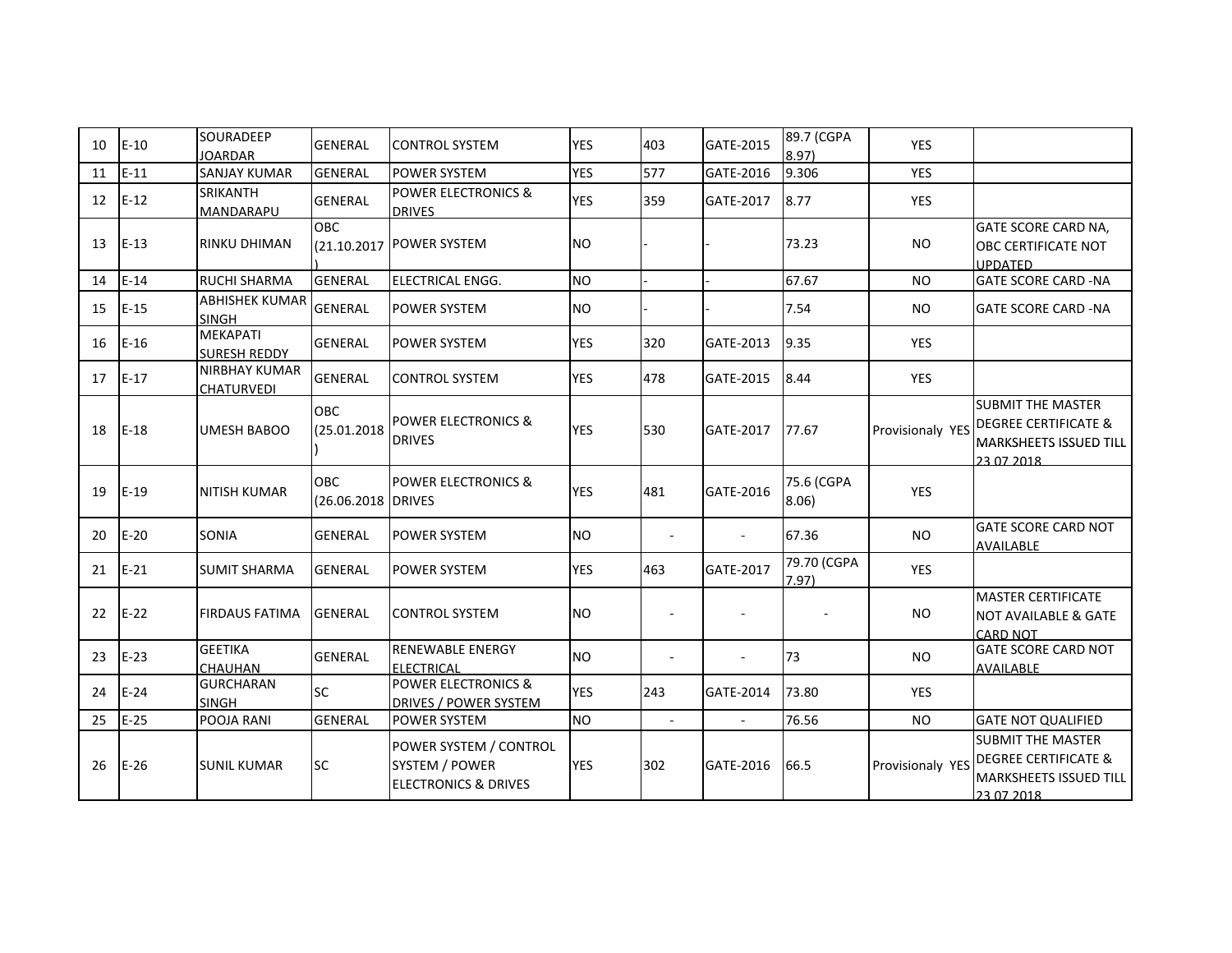| 27 | $E-27$ | <b>RAVI KUMAR</b><br>RAJALWAL        | <b>SC</b>      | POWER SYSTEM / POWER<br><b>ELECTRONICS &amp; DRIVES</b> | <b>YES</b> | 311                      | GATE-2017 | 83.60 (CGPA<br>8.36   | YES              |                                                                                                           |
|----|--------|--------------------------------------|----------------|---------------------------------------------------------|------------|--------------------------|-----------|-----------------------|------------------|-----------------------------------------------------------------------------------------------------------|
| 28 | $E-28$ | <b>SANJEEV KUMAR</b>                 | <b>SC</b>      | <b>POWER ELECTRONICS &amp;</b><br><b>DRIVES</b>         | <b>YES</b> | 223                      | GATE-2008 | 7.65                  | YES              |                                                                                                           |
| 29 | $E-29$ | <b>RUCHI TAMTA</b>                   | <b>SC</b>      | POWER SYSTEM                                            | <b>NO</b>  |                          |           | 7.69                  | <b>NO</b>        | <b>GATE SCORE CARD NOT</b><br><b>AVAILABLE</b>                                                            |
| 30 | $E-30$ | <b>SURAJ GAUTAM</b>                  | <b>SC</b>      | <b>CONTROL SYSTEM</b>                                   | <b>YES</b> | 309                      | GATE-2017 | 7.18                  | <b>YES</b>       |                                                                                                           |
| 31 | $E-31$ | <b>NIHARIKA</b>                      | <b>GENERAL</b> | <b>NOT MENTIONED</b>                                    | <b>NO</b>  | $\overline{\phantom{a}}$ |           | <b>FIRST CLASS</b>    | <b>NO</b>        | <b>GATE NOT QUALIFIED</b>                                                                                 |
| 32 | $E-32$ | <b>RAVI KUMAR</b>                    | <b>SC</b>      | POWER SYSTEM                                            | <b>YES</b> | 365                      | GATE-2011 | 84.8 (CGPA<br>8.81)   | YES              |                                                                                                           |
| 33 | $E-33$ | <b>ABHISHEK SAXENA GENERAL</b>       |                | <b>POWER SYSTEM</b>                                     | <b>YES</b> | 437                      | GATE-2018 | 82.7 (CGPA<br>8.27)   | <b>YES</b>       |                                                                                                           |
| 34 | $E-34$ | <b>AMIT KUMAR</b><br><b>RAJPUT</b>   | <b>OBC</b>     | (02.01.2011 POWER SYSTEM                                | <b>YES</b> | 364                      | GATE-2014 | 82.4 (CGPA<br>8.24)   | YES              | PROVISIONALY ALLOWED<br><b>BUT VALID OBC</b><br><b>CERTIFICATE NOT</b><br><b>SURMITTED</b>                |
| 35 | E-35   | <b>SHAHNAWAJ</b>                     | <b>OBC</b>     | (04.07.2018 POWER SYSTEM (ELECTRICAL) YES               |            | 569                      | GATE-2018 | 78.12 (CGPA<br>8.677) | <b>YES</b>       |                                                                                                           |
| 36 | $E-36$ | <b>MANISH KUMAR</b><br><b>SINGLA</b> | <b>GENERAL</b> | <b>POWER SYSTEM</b>                                     | <b>NO</b>  |                          |           | 7.42                  | <b>NO</b>        | <b>GATE NOT QUALIFIED,</b><br><b>FINAL YEAR MASTER</b><br><b>DEGREE MARKSHEET &amp;</b><br>CERTIFICATE NA |
| 37 | $E-37$ | <b>NIMMI</b>                         | <b>GENERAL</b> | <b>ELECTRICAL ENGG.</b>                                 | <b>YES</b> | 368                      | GATE-2017 | 7.78                  | Provisionaly YES | <b>SUBMIT THE MASTER</b><br><b>DEGREE CERTIFICATE &amp;</b><br>MARKSHEETS ISSUED TILL<br>23.07.2018       |
| 38 | $E-38$ | <b>DEEPAK RAVI</b>                   | <b>SC</b>      | <b>POWER ELECTRONICS &amp;</b><br><b>DRIVES</b>         | <b>YES</b> | 266                      | GATE-2017 | 87.4                  | Provisionaly YES | <b>SUBMIT THE MASTER</b><br><b>DEGREE CERTIFICATE &amp;</b><br>MARKSHEETS ISSUED TILL<br>23.07.2018       |
| 39 | $E-39$ | <b>SURYA PARKASH</b>                 | <b>GENERAL</b> | <b>POWER SYSTEM</b>                                     | <b>YES</b> | 382                      | GATE-2018 | 65.17 (CGPA<br>6.86)  | YES              | REF. NO. DU95490814<br><b>BUT COPY NOT</b><br><b>ATTACHED</b>                                             |
| 40 | $E-40$ | <b>RAJESH KUMAR</b>                  | <b>GENERAL</b> | <b>POWER ELECTRONICS &amp;</b><br><b>DRIVES</b>         | <b>NO</b>  | $\sim$                   |           | 77.49 (CGPA<br>8.56   | <b>NO</b>        | <b>GATE NOT QUALIFIED</b>                                                                                 |
| 41 | $E-41$ | PABITRA KUMAR<br><b>NAYAK</b>        | <b>GENERAL</b> | <b>POWER SYSTEM</b>                                     | <b>YES</b> | 465                      | GATE-2014 | 80.6 (CGPA<br>8.56    | YES              |                                                                                                           |